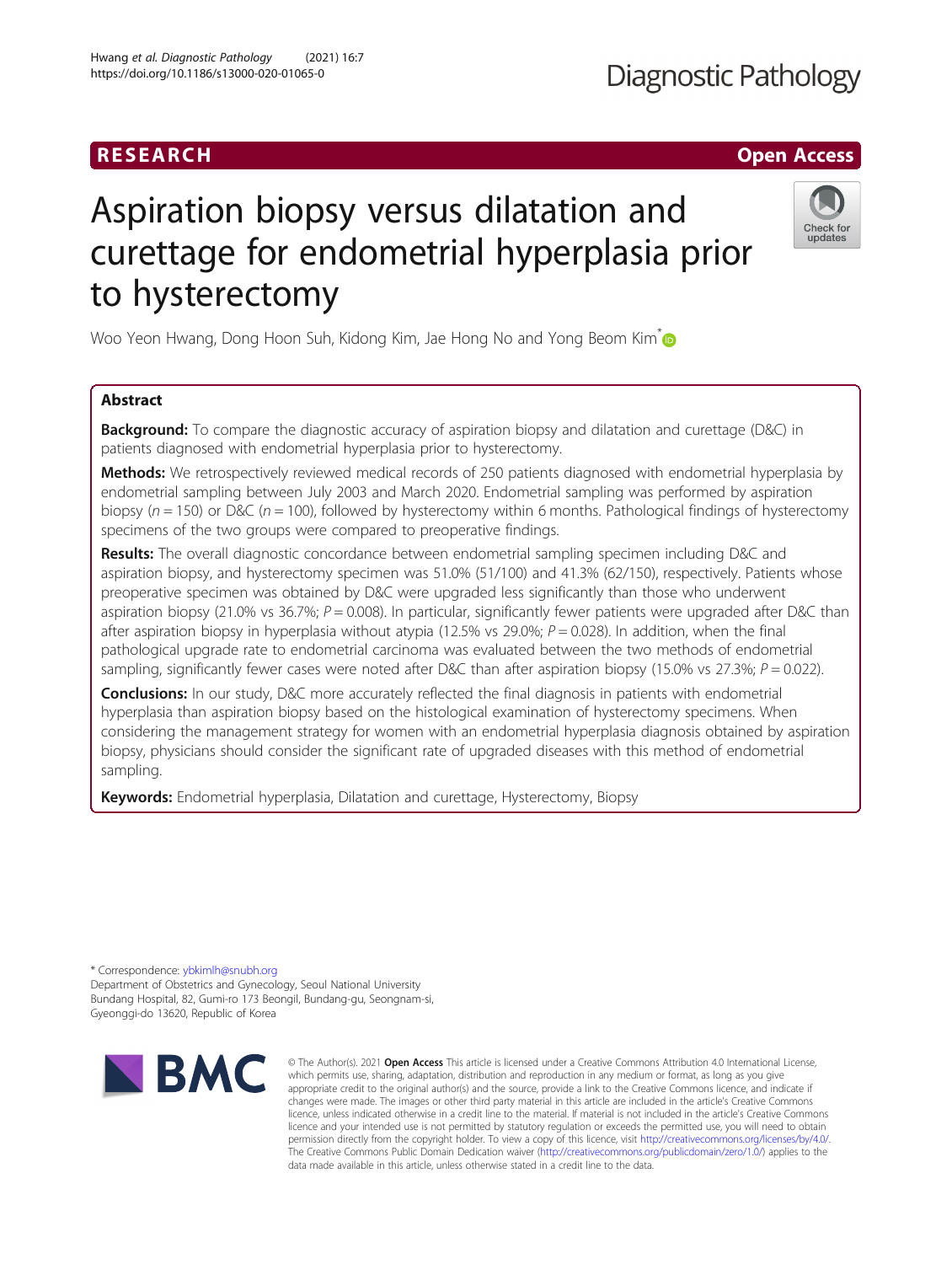# Introduction

Endometrial hyperplasia is a pathological condition characterized by abnormal proliferation of endometrial glands and stroma [\[1](#page-5-0)]. Endometrial hyperplasia, atypical endometrial hyperplasia in particular, is of clinical significance as it is considered to be a precursor lesion of endometrial cancer  $[2-4]$  $[2-4]$  $[2-4]$  $[2-4]$  $[2-4]$ . The accurate diagnosis of premalignant lesions and the exclusion of coexisting endometrial carcinomas are important aspects of the proper management of endometrial hyperplasia. The World Health Organization (WHO) 94 classifies endometrial hyperplasia into four groups based on glandular complexity and cytological nuclear atypia: simple hyperplasia without atypia, complex hyperplasia without atypia, simple atypical hyperplasia, and complex atypical hyperplasia [\[4\]](#page-5-0).

There are several endometrial sampling methods used in practice to diagnose endometrial lesions, including endometrial hyperplasia. Among these, dilatation and curettage (D&C) has been one of the most widely used. However, it has become less favorable due to the added risk of anesthesia and complications. Endometrial aspiration biopsy has widely replaced D&C as it is easy to perform, safe, and convenient compared to D&C [[5,](#page-5-0) [6\]](#page-5-0).

However, there are no reliable data regarding the best method to diagnose endometrial hyperplasia. Numerous studies comparing the diagnostic accuracy of D&C and aspiration biopsy have concluded that aspiration biopsy is as accurate as D&C in the diagnosis of endometrial pathologies  $[5-8]$  $[5-8]$  $[5-8]$  $[5-8]$ . However, all these studies have included patients with various pathological findings such as proliferative endometrium, secretory endometrium, endometrial hyperplasia, atrophic endometrium, and endometrial carcinoma. In addition, they were limited by their small sample size, especially for evaluating endometrial hyperplasia. They included only a small number of patients with endometrial hyperplasia and fewer than 10 patients with atypical endometrial hyperplasia.

Therefore, in this study, we aimed to compare the diagnostic accuracy of aspiration biopsy and D&C in patients who were diagnosed with endometrial hyperplasia by one of these methods prior to hysterectomy.

# Methods

This study was approved by the Institutional Review Board of the Seoul National University Bundang Hospital (No. B-2007/627–101) and performed in accordance with the principles of the Declaration of Helsinki. The requirement for informed consent was waived.

This study was retrospectively performed between July 2003 and May 2020 at Seoul National University Bundang Hospital, a tertiary hospital in Korea.

We reviewed the medical records of 250 patients who had been diagnosed with endometrial hyperplasia either by aspiration biopsy or D&C and had subsequently

undergone hysterectomy. The aspiration biopsy was performed without anesthesia using the Pipelle device. D&C was performed under sedation with fentanyl and midazolam or under monitored anesthesia care using a curette. Eligible patients included those diagnosed with hyperplasia without atypia (simple and complex) and atypical hyperplasia (simple and complex). The diagnoses of the endometrial sampling specimens were independently reviewed pathologically in our institution. The maximum time interval between endometrial sampling confirming endometrial hyperplasia and hysterectomy was 6 months. We excluded the patients who had a diagnosis of "endometrial hyperplasia, cannot rule out malignancy" and those with "insufficient tissue for pathological evaluation." Additionally, those who underwent non-surgical management such as hormone therapy after the diagnosis of endometrial hyperplasia and prior to hysterectomy were excluded.

The pathological results of the preoperative endometrial sampling specimens were compared to those of the hysterectomy specimens. We evaluated the consistency of the pathological results between samples obtained by aspiration biopsy and by D&C. Results of "no residual disease," "secretory endometrium," and "proliferative endometrium" in postoperative specimen were considered normal.

The Student's  $t$ -test and Mann-Whitney  $U$  test were performed to compare continuous variables. Pearson's chi-squared test or Fisher's exact test was performed to compare categorical variables. Kappa statistics were used to assess the agreement of the two endometrial sampling methods. κ values < 0 indicated no agreement, 0 to 0.20 slight, 0.21 to 0.40 fair, 0.41 to 0.60 moderate, 0.61 to 0.80 substantial, and 0.81 to 1 almost perfect agreement. All analyses were performed using SPSS software for Windows (version 25.0; SPSS Inc., Chicago, IL, USA). A  $P < 0.05$  indicated statistical significance.

# Results

In this study, 250 patients were included. The overall patient characteristics are shown in Table [1.](#page-2-0) Of the 250 patients who had been diagnosed with endometrial hyperplasia, 100 were diagnosed by D&C and 150 by aspiration biopsy. There were 40 (16.0%) postmenopausal patients. In total, 154 (61.6%) patients underwent endometrial sampling due to abnormal uterine bleeding. The mean time between endometrial sampling and hysterectomy was  $1.6 \pm 1.0$  months (mean  $\pm$  SD). The histologic results by endometrial sampling showed 76 (30.4%) patients with simple hyperplasia without atypia, 42 (16.8%) with complex hyperplasia without atypia, 4 (1.6%) with simple atypical hyperplasia, and 128 (51.2%) with complex atypical hyperplasia. Final pathological results from hysterectomy confirmed 35 (14.0%) patients with normal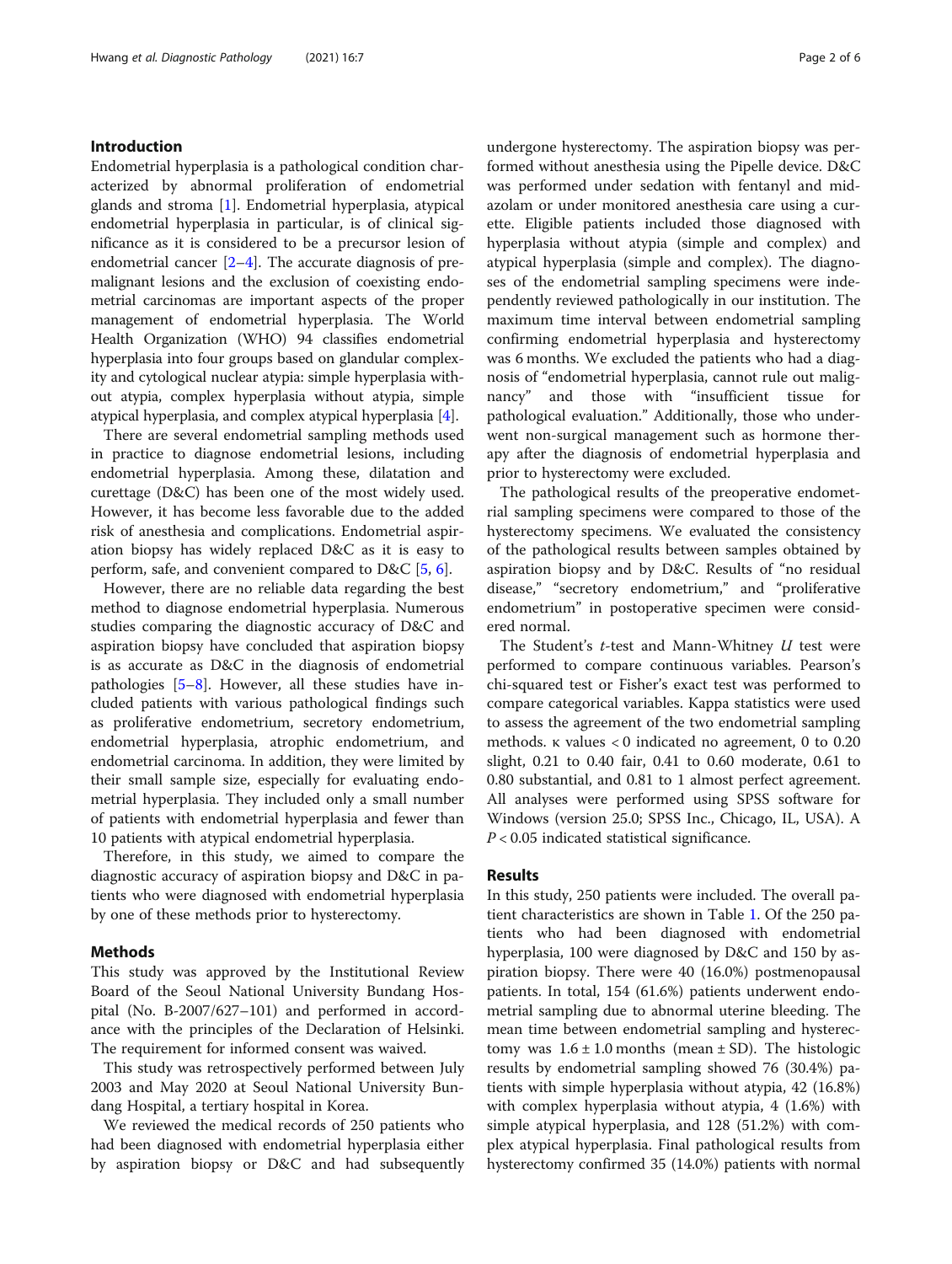<span id="page-2-0"></span>Table 1 Characteristics of the overall study population

| <b>Characteristics</b>                                   | n (%)          |
|----------------------------------------------------------|----------------|
| Age, years                                               | $49.0 \pm 6.5$ |
| $BMla$ , kg/m <sup>2</sup>                               | $24.8 \pm 4.6$ |
| Parity                                                   | $1.8 \pm 0.7$  |
| Menopause                                                | 40 (16.0)      |
| <b>Diabetes</b>                                          | 9(3.6)         |
| Hypertension                                             | 35 (14.0)      |
| Tamoxifen                                                | 21(8.4)        |
| Abnormal uterine bleeding                                | 154 (61.6)     |
| EM sampling method                                       |                |
| D&C                                                      | 100 (40.0)     |
| Aspiration biopsy                                        | 150 (60.0)     |
| Time interval between EM sampling & hysterectomy, months | $1.6 \pm 1.0$  |
| EM sampling pathology                                    |                |
| <b>SH</b>                                                | 76 (30.4)      |
| CH                                                       | 42 (16.8)      |
| SAH                                                      | 4(1.6)         |
| CAH                                                      | 128 (51.2)     |
| Hysterectomy pathology                                   |                |
| Normal                                                   | 35 (14.0)      |
| <b>SH</b>                                                | 68 (27.2)      |
| CH                                                       | 24 (9.6)       |
| SAH                                                      | 3(1.2)         |
| CAH                                                      | 64 (25.6)      |
| Carcinoma                                                | 56 (22.4)      |

Data are mean  $\pm$  SD or n (%) unless otherwise specifiedik

<sup>a</sup>BMI data are missing for two patients

BMI Body mass index; EM Endometrial; D&C Dilatation and curettage; SH Simple hyperplasia without atypia; CH Complex hyperplasia without atypia; SAH Simple atypical hyperplasia; CAH Complex atypical hyperplasia

endometrium, 68 (27.2%) with simple hyperplasia without atypia, 24 (9.6%) with complex hyperplasia without atypia, 3 (1.2%) with simple atypical hyperplasia, 64 (25.6%) with complex atypical hyperplasia, and 56 (22.4%) with carcinoma.

When the diagnostic concordance between D&C and hysterectomy was assessed, in a total of 100 patients, 51 (51.0%) had diagnostic concordance: 23 (23.0%) with simple hyperplasia without atypia, 9 (9.0%) with complex hyperplasia without atypia, and 19 (19.0%) with complex atypical hyperplasia (Table 2). In addition, when the diagnostic concordance between aspiration biopsy and hysterectomy was assessed, in a total of 150 patients, 62 (41.3%) had diagnostic concordance: 24 (16.0%) with simple hyperplasia without atypia, 6 (4.0%) with complex hyperplasia without atypia, 1 (0.7%) with simple atypical hyperplasia, and 31 (20.6%) with complex atypical hyperplasia (Table [3\)](#page-3-0).

We identified the upgrade rate of the final pathology based on the method of endometrial sampling. The final pathology was upgraded in significantly fewer cases after D&C than after aspiration biopsy (21.0% vs 36.7%;  $P =$ 0.008) (Table [4](#page-3-0)). Particularly, in patients with hyperplasia without atypia, upgrading was found in significantly fewer cases after D&C than after aspiration biopsy (12.5% vs 29.0%;  $P = 0.028$ ). However, no significant difference in upgrading was observed between D&C and aspiration biopsy for atypical hyperplasia (31.8% vs 42.0%;  $P = 0.255$ ).

We also assessed the final pathological upgrade rate to endometrial carcinoma based on the method of endometrial sampling. Carcinoma was found in 56 (22.4%) of the hysterectomy specimens. The final pathology was upgraded to endometrial carcinoma in significantly fewer cases after D&C than after aspiration biopsy (1[5](#page-4-0).0% vs 27.3%;  $P = 0.022$ ) (Table 5). No significant difference in the upgrade rate was observed between the two endometrial sampling methods for hyperplasia without atypia and atypical hyperplasia (hyperplasia without atypia, 1.8% vs 6.5%;  $P = 0.368$ , atypical hyperplasia, 31.8% vs 42.0%;  $P = 0.255$ ).

# **Discussion**

Our comparison of the accuracy of aspiration biopsy and D&C in patients diagnosed with preoperative

**Table 2** Comparison of pathological results of D&C and hysterectomy

| D&C       | n(%)        | Hysterectomy  | Concordance |          |            |              |           |                             |
|-----------|-------------|---------------|-------------|----------|------------|--------------|-----------|-----------------------------|
|           |             | <b>Normal</b> | SH          | CH       | <b>SAH</b> | <b>CAH</b>   | Carcinoma | to<br>hysterectomy<br>n (%) |
| <b>SH</b> | 36 (36.0)   | 9             | 23          |          | 0          |              |           | 23 (63.9)                   |
| <b>CH</b> | 20(20.0)    | 4             | 4           | 9        | 0          | 3            |           | 9(45.0)                     |
| SAH       | 0(0.0)      | 0             | 0           | $\Omega$ | 0          | $\mathbf{0}$ |           | 0(0.0)                      |
| CAH       | 44 (44.0)   | 6             | 3           |          | 0          | 19           | 14        | 19 (31.8)                   |
| Total     | 100 (100.0) | 0             | 23          | 9        | 0          | 19           |           | 51 $(51.0)^a$               |

Data are mean  $\pm$  SD or n (%) unless otherwise specified

<sup>a</sup>Kappa value, 0.357 (Fair); diagnostic concordance 51.0% (51 out of 100 pairs);  $P < 0.001$ <br>D<sup>ec</sup> Dilatation and curettage: SH Simple bynarplacia without atypia: CH Complex bynar

D&C Dilatation and curettage; SH Simple hyperplasia without atypia; CH Complex hyperplasia without atypia; SAH Simple atypical hyperplasia; CAH Complex atypical hyperplasia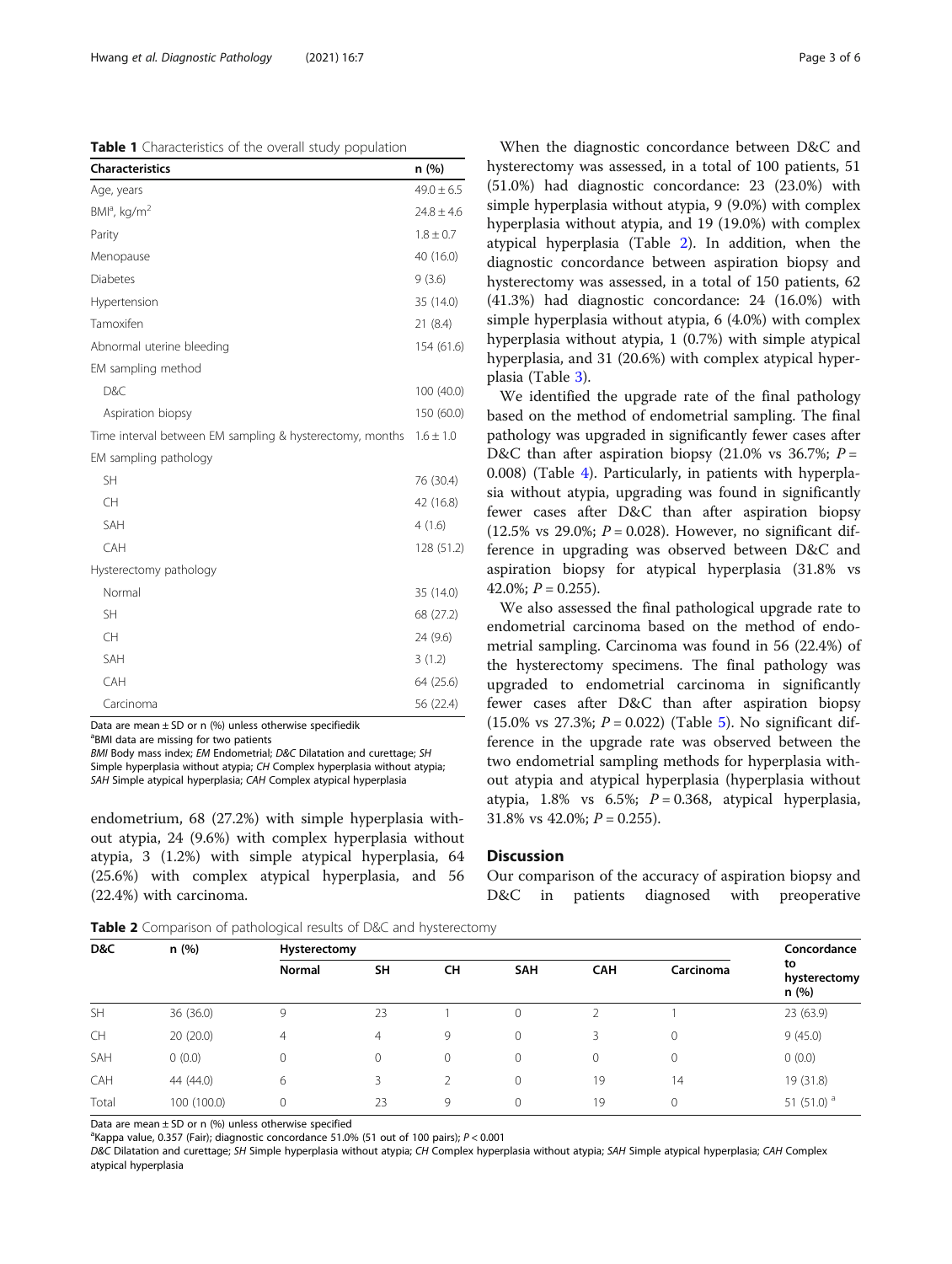| <b>Aspiration</b><br>biopsy | n (%)     | Hysterectomy  |    |         |              |              |           |                             |  |
|-----------------------------|-----------|---------------|----|---------|--------------|--------------|-----------|-----------------------------|--|
|                             |           | <b>Normal</b> | SH | CH      | <b>SAH</b>   | <b>CAH</b>   | Carcinoma | to<br>hysterectomy<br>n (%) |  |
| <b>SH</b>                   | 40(26.7)  | 6             | 24 | 3       |              |              | 0         | 24(60.0)                    |  |
| <b>CH</b>                   | 22 (14.7) |               | 6  | 6       | $\mathbf{0}$ | 4            | 4         | 6(27.3)                     |  |
| SAH                         | 4(2.7)    |               |    | $\circ$ |              | $\mathbf{0}$ |           | (25.0)                      |  |
| CAH                         | 84 (56.0) |               |    | 3       | $\mathbf{0}$ | 31           | 36        | 31 (36.9)                   |  |
| Total                       | 150 (100) | $\mathbf{0}$  | 24 | 6       |              | 31           | 0         | 62 $(41.3)$ <sup>a</sup>    |  |

<span id="page-3-0"></span>Table 3 Comparison of pathological results of aspiration biopsy and hysterectomy

Data are mean  $\pm$  standard deviation or n (%) unless otherwise specified

a<br>Kappa value, 0.239 (Fair); diagnostic concordance 41.3% (62 out of 150 pairs); P < 0.001<br>SH Simple byperplasia without atypia: CH Complex byperplasia without atypia: S4H Simp

SH Simple hyperplasia without atypia; CH Complex hyperplasia without atypia; SAH Simple atypical hyperplasia; CAH Complex atypical hyperplasia

endometrial hyperplasia suggests that D&C is a more accurate endometrial sampling method than aspiration biopsy.

In patients diagnosed with endometrial hyperplasia, there are risks of hidden malignancy and the possibility of progression to endometrial carcinoma. The risk of progression is < 5% in women with endometrial hyperplasia without atypia but increases up to 30% in women with atypical endometrial hyperplasia [\[9\]](#page-5-0). Therefore, hysterectomy is recommended, particularly in patients with atypical endometrial hyperplasia [[2\]](#page-5-0). However, in those who desire the preservation of their fertility or are unable to tolerate surgery due to coexisting medical conditions, conservative management is inevitable. In these patients, accurate diagnostic evaluation is particularly vital, as their final pathologic results might not be verified. In our study, 210 (84%) of the patients were premenopausal patients for whom special attention is required to exclude coexisting malignancy.

Various methods of endometrial sampling are used in either inpatient or outpatient settings as a basis to diagnose endometrial lesions. Past studies regarding the accuracy of D&C compared to that of endometrial biopsy in diagnosing endometrial hyperplasia show conflicting results. One prospective study investigated the comparable diagnostic value of D&C and biopsy [\[10](#page-5-0)]. Of the 70

patients, 55 and 45% of cases were diagnosed with complex atypical hyperplasia using endometrial biopsy and D&C, respectively. No difference in the incidence of coexisting cancer at hysterectomy was observed between the two methods  $(41\% \text{ vs } 45\%; P > 0.05)$ , but this study conclusion was limited by the small sample size. Another study comparing diagnostic accuracy between Pipelle endometrial sampling and D&C in women with postmenopausal bleeding presented that the Pipelle strategy has not only similar effect, but also has more cost-effective compared to the D&C [[11\]](#page-5-0). The costeffectiveness may be considered as an important part of clinical decision making between aspiration biopsy and D&C procedure. The study evaluating whether preoperative D&C lowers the risk of unexpected cancer at hysterectomy compared to biopsy alone and reported that D&C lowered the risk of unexpected carcinoma compared to endometrial biopsy in patients with complex atypical hyperplasia  $(30\% \text{ vs } 45\%; P < 0.001)$  [\[12](#page-5-0)]. Dijkhuizen et al. performed a meta-analysis to assess the accuracy of endometrial sampling devices for detecting endometrial carcinoma and endometrial hyperplasia [[13\]](#page-5-0). They concluded that aspiration biopsy with Pipelle is superior to other endometrial instruments with sensitivities of 99.6 and 91% for endometrial carcinoma and endometrial hyperplasia, respectively, and more than

**Table 4** Comparison of postoperative pathological upgrade risks based on endometrial sampling methods

| <b>Endometrial sampling</b> | Upgrade               | Endometrial sampling method |                               |       |  |
|-----------------------------|-----------------------|-----------------------------|-------------------------------|-------|--|
| pathology                   | on final<br>pathology | D&C $(n = 100)$             | Aspiration biopsy $(n = 150)$ |       |  |
| Hyperplasia without atypia  | No                    | 49 (87.5)                   | 44 (71.0)                     | 0.028 |  |
|                             | Yes                   | 7(12.5)                     | 18 (29.0)                     |       |  |
| Atypical hyperplasia        | No                    | 30(68.2)                    | 51 (58.0)                     | 0.255 |  |
|                             | Yes                   | 14 (31.8)                   | 37 (42.0)                     |       |  |
| Total                       | No                    | 79 (79.0)                   | 95 (63.3)                     | 0.008 |  |
|                             | Yes                   | 21(21.0)                    | 55 (36.7)                     |       |  |

Data are n (%) unless otherwise specified

D&C Dilatation and curettage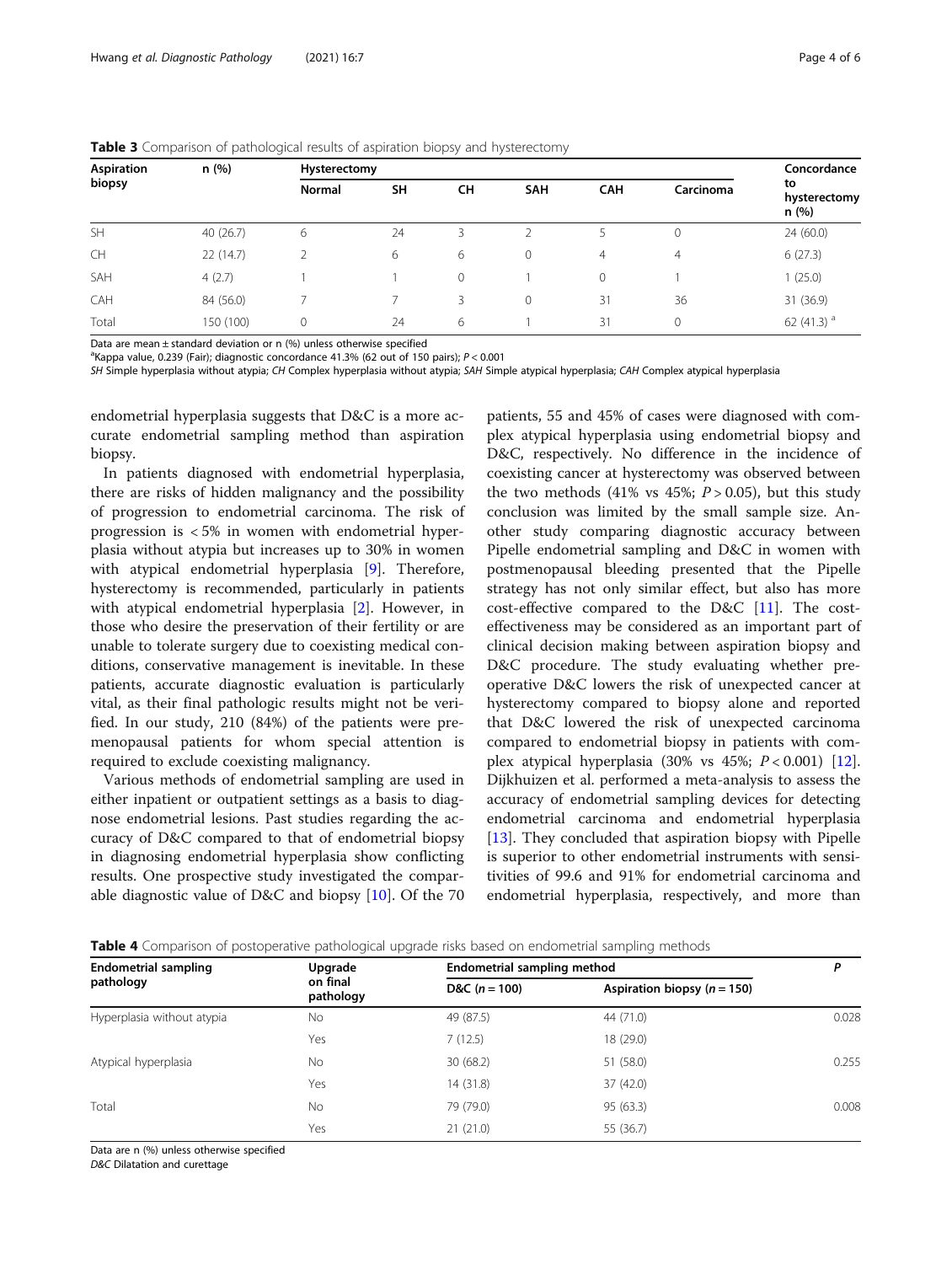<span id="page-4-0"></span>

|  | <b>Table 5</b> Comparison of final pathological carcinoma risks based on endometrial sampling methods |  |  |  |
|--|-------------------------------------------------------------------------------------------------------|--|--|--|
|  |                                                                                                       |  |  |  |

| <b>Endometrial sampling</b> | Carcinoma             | <b>Endometrial sampling method</b> | Ρ                               |          |
|-----------------------------|-----------------------|------------------------------------|---------------------------------|----------|
| pathology                   | on final<br>pathology | D&C $(n = 100)$                    | Aspiration biopsy ( $n = 150$ ) |          |
| Hyperplasia without atypia  | <b>No</b>             | 55 (98.2)                          | 58 (93.5)                       | $0.368*$ |
|                             | Yes                   | 1(1.8)                             | 4(6.5)                          |          |
| Atypical hyperplasia        | No.                   | 30(68.2)                           | 51 (58.0)                       | 0.255    |
|                             | Yes                   | 14(31.8)                           | 37 (42.0)                       |          |
| Total                       | No.                   | 85 (85.0)                          | 109 (72.7)                      | 0.022    |
|                             | Yes                   | 15(15.0)                           | 41(27.3)                        |          |

Data are n (%) unless otherwise specified

\* Fisher's exact test for hyperplasia without atypia

D&C Dilatation and curettage

98% specificity. However, this review primarily included studies that examined the final pathology using D&C. Of the 39 studies, only five included studies used hysterectomy as the reference for final pathology [\[14](#page-5-0)–[18](#page-5-0)].

Compared to previous studies, our study has several strengths. First, we include a substantial number of patients diagnosed with endometrial hyperplasia, which was one of the limitations of previous studies [\[10](#page-5-0)]. Second, we evaluate the final pathology based on hysterectomy specimens to compare two endometrial sampling methods, which provides more accuracy than using D&C as a reference. Third, in our study, the patients with "insufficient tissue for pathological examination" were excluded to further clarify the results. One of the concerns about endometrial sampling is the sufficiency of sample specimen. In some studies, inadequate pathological specimens that may have affected the results were included or the adequacy of the specimens was not considered [\[8](#page-5-0)]. Lastly, we also excluded patients who received hormone therapy during the period between endometrial sampling and hysterectomy, as this treatment may significantly affect pathology.

One potential limitation of the current study is that we could not apply the updated endometrial hyperplasia classification. There are two classification systems of endometrial hyperplasia: the WHO94 classification, used in this study, and the endometrial intraepithelial neoplasm (EIN) classification. The current position statement of the American College of Obstetricians and Gynecologists and the Society of Gynecologic Oncology recommends using the EIN classification, which includes three categories: benign (benign endometrial hyperplasia), premalignant (EIN), and malignant (well-differentiated endometrial adenocarcinoma) [\[19](#page-5-0)]. The EIN classification is more likely to identify precancerous lesions than the WHO94 classification. However, as our pathology department has only recently converted to the new terminology, the old WHO94 classification was used in this study. The WHO94 classification remains the most commonly used and reported classification in

existing literature [\[4](#page-5-0)]. Another limitation of the current study is that we did not evaluate the effect of endometrial thickness. Thickened endometrium is known to be associated with endometrial pathologies. However, this may have little impact on the result of our study. A previous study evaluating the effect of endometrial thickness between biopsy methods showed no statistically significant results  $[6]$  $[6]$ . The final limitation is that we did not compare various devices used for endometrial sampling. It is possible that differences in sampling devices may affect the accuracy of the results.

In conclusion, as a gold standard method of endometrial sampling, higher accuracy with final pathology is expected from D&C than from aspiration biopsy. For an accurate diagnosis of endometrial hyperplasia, D&C seems superior to aspiration biopsy. When considering management strategies for women with endometrial hyperplasia obtained from aspiration biopsy, physicians should take into account the considerable rate of upgraded diseases.

# Abbreviations

D&C: Dilatation and CURETTAGE; WHO: World health Organization; EIN: Endometrial intraepithelial neoplasm

#### Acknowledgements

Not applicable.

#### Authors' contributions

WY Hwang: Protocol/project development, Data collection, Validation, Formal analysis and investigation, Manuscript writing – original draft. DH Suh: Formal analysis and investigation, Manuscript writing – review & editing. K Kim: Formal analysis and investigation, Manuscript writing – review & editing. JH No: Formal analysis and investigation, Manuscript writing – review & editing. YB Kim: Protocol/project development, Validation, Formal analysis and investigation, Manuscript writing – review & editing, Supervision. The author (s) read and approved the final manuscript.

#### Funding

No funding was received to support this research.

#### Availability of data and materials

All data generated or analyzed during this study are included in this published article.